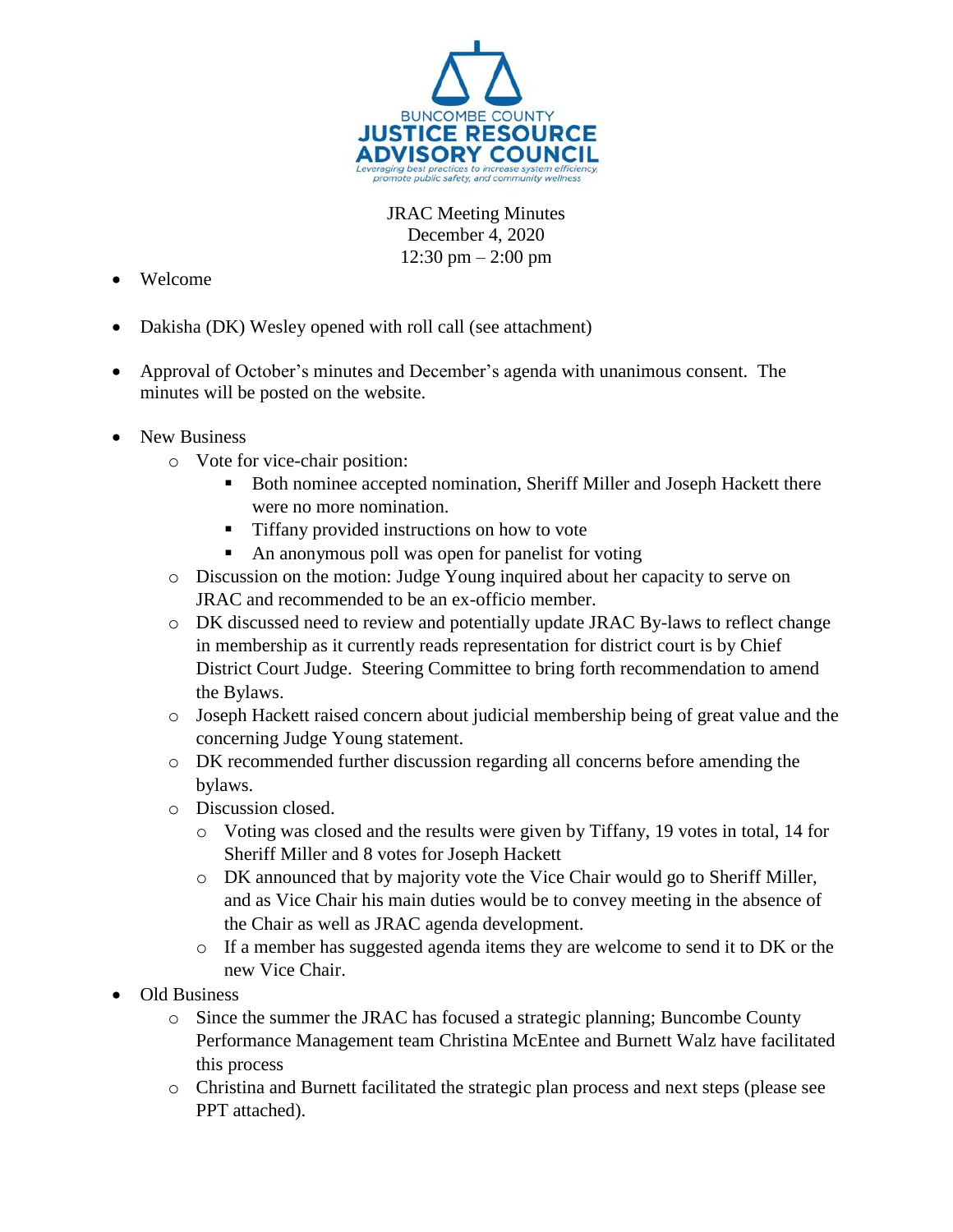

- o Recognition given to the Performance Management Team on facilitation of JRAC Strategic planning
- Announcements:
	- o Amy Griffith: Jail Community Re-entry Program
		- Dogwood Health Trust grant to create an integrated public health-justice initiative to reduce recidivism and increase access to medical and mental health care for those exiting Buncombe County Detention Facility and prisons (Swannanoa and Craggy).
		- Develop a post-release team within the Justice Services Department to provide community linkage to care and support for up to 12 months post-incarceration for individuals with severe and persistent mental health conditions and/or substance use disorders in BCDF. This team will consist of a
			- community health worker position (prior history of incarceration),
			- registered nurse to assist with medication and medical appointment adherence,
			- human services professional to provide assertive case management and linkage, and
			- program manager who will provide direct oversight to the entire jail re-entry team to include the 3 case manager positions already embedded in the jail.
		- Add a Community Health peer to HHS's Community Linkage to Care program to handle the high volume of those with Opioid Use Disorder coming out of BCDF and prisons, and to take on the additional smaller number of individuals coming out with a primary chronic physical condition (high blood pressure, asthma, diabetes, etc.)
	- o Tiffany Iheanacho acknowledged Amy Griffith is departing from the Director of Diversion Services position and recognized her work in Buncombe County for the past 10 years as well as her partnership and commitment to those in service.
	- o Aisha Shepherd: The Justice Services Department released a Request for Proposals (RFP) for community-led initiatives that promote community safety and reduce community violence. The RFP is asking community organization (or organizations) to holistically promote community safety and reduces gun violence to include:
		- develop a comprehensive plan with justice stakeholders that that addresses community safety and reduces gun violence and provide support for implementation
		- **F** implementation of a program/initiative working in communities most impacted by gun violence.
		- $\blacksquare$  the maximum award amount is \$225,000 (if proposal includes both deliverables). Please see RFP for additional information.